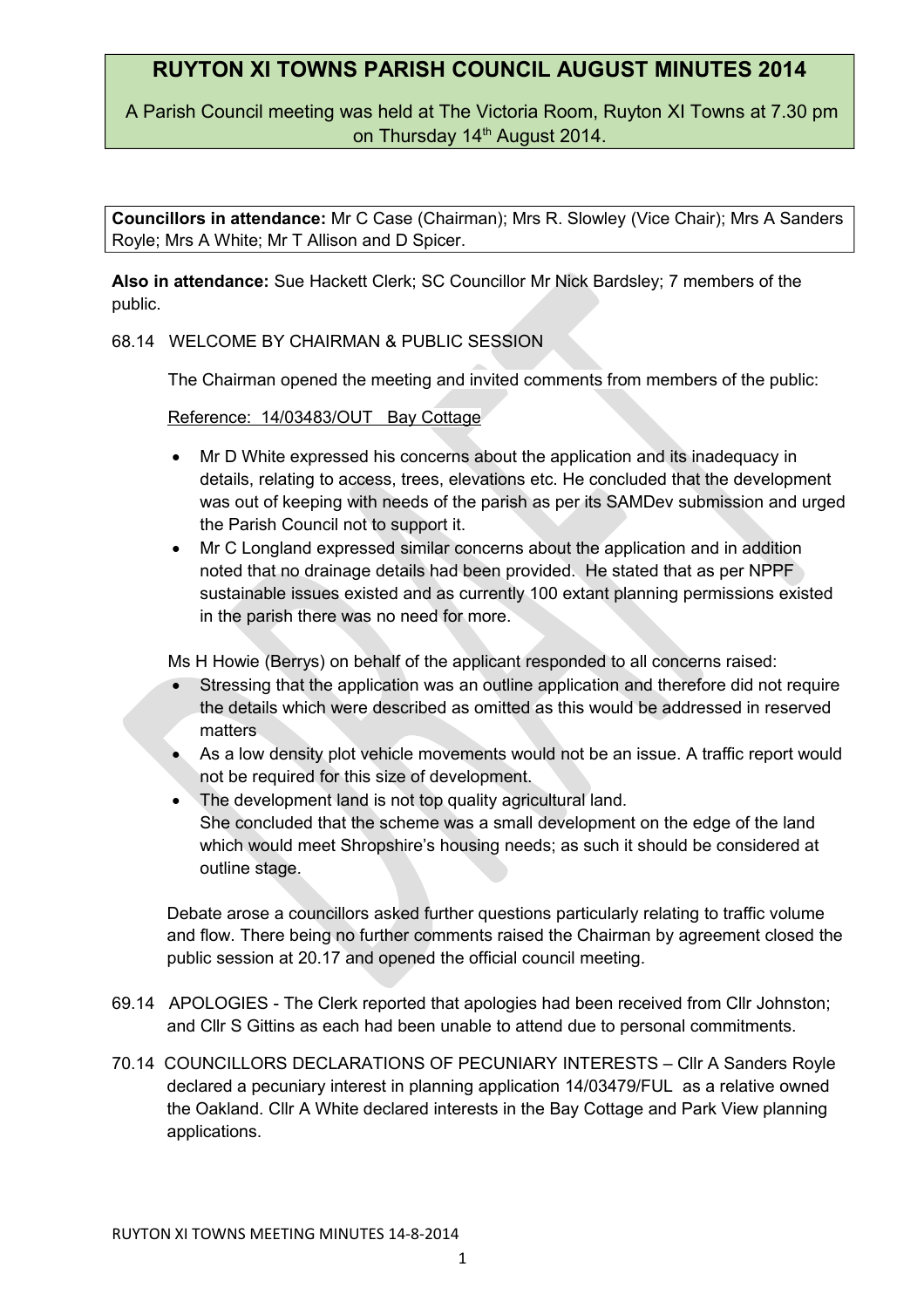### 71.14 PLANNING MATTERS

a. The following planning applications were considered by Council:

*Cllr Sanders Royle left the room.*

 Reference: 14/03479/FUL 5 The Oaklands Ruyton XI Towns Proposed: Formation of new vehicular access. Council having considered the application and subject to SC Highways comments; agreed to support it in principle however was concerned that the access proposed ( as per the diagram supplied) does not appear to enable a vehicle to turn within the drive and would require it to reverse on to the highway.

#### *Cllr Sanders Royle returned to the room. Cllr White left the room* Reference: 14/03483/OUT Bay Cottage, Little Ness Road Ruyton XI Towns

Proposed: Outline application for the erection of 6 dwellings to include access. Having considered the plans and much debate the Council agreed by a majority to oppose the application as the proposals did not meet the needs identified by the Parish in its Parish Plan and subsequent SAMDev submission to SC. The development was outside the SAMDev development boundary in a Countryside area which the Council wished to retain (as designated by CS5). Sustainability issues were believed to exist however as little detail was provided in the outline application these are difficult to specifically determine. (Proposed RS; Seconded DS; Against CC, TA; For RS; DS; ASR.)

Reference 14/03340/FUL Park View, Ruyton XI Towns Proposed: Erection of a garage with studio over. Council agreed to make no comment.

#### *Cllr White returned to the room.*

Ref 14/03043/FUL Admiral Benbow, Church Rd; Ruyton XI Towns Proposed: Conversion of existing public house to residential dwelling to include replacement garage and car port extensions.

Following much debate and based on confirmation received in 2010 that SC Highways owned the frontage of the property i.e. it did not belong to the Admiral Benbow as confirmed at the time by Land Registry.

The Council unanimously agreed that it had no objection in principle to the conversion of the public house to a residential dwelling however the application includes development on a public highway and could not therefore be supported as it was not valid. The application was therefore opposed. (Proposed CC; Seconded DS.)

- b. The Clerk informed the Council of a recent Shropshire Council (SC) planning decision: Reference: 14/02607/FUL Water Pump House, 3 Elbridge, Ruyton XITowns Proposal: Erection of a 2 storey rear extension; including installation of a balcony. SC Decision: Grant Permission
- 72.14 CONFIRMATION & ACCEPTANCE OF PREVIOUS MEETING MINUTES: Council resolved without dissent that the draft minutes of the council meeting held on 21 July 2014 were confirmed as accurate, with the spelling of "code" stone amended to "coade". The Chairman was then instructed to sign the minutes as accurate. (Proposed ASR, Seconded TA.)
- 73.14 SUPPLEMENTARY AGENDA Councillors agreed that:
	- The Clerk report a local self-catering holiday property to SC Planning Enforcement.